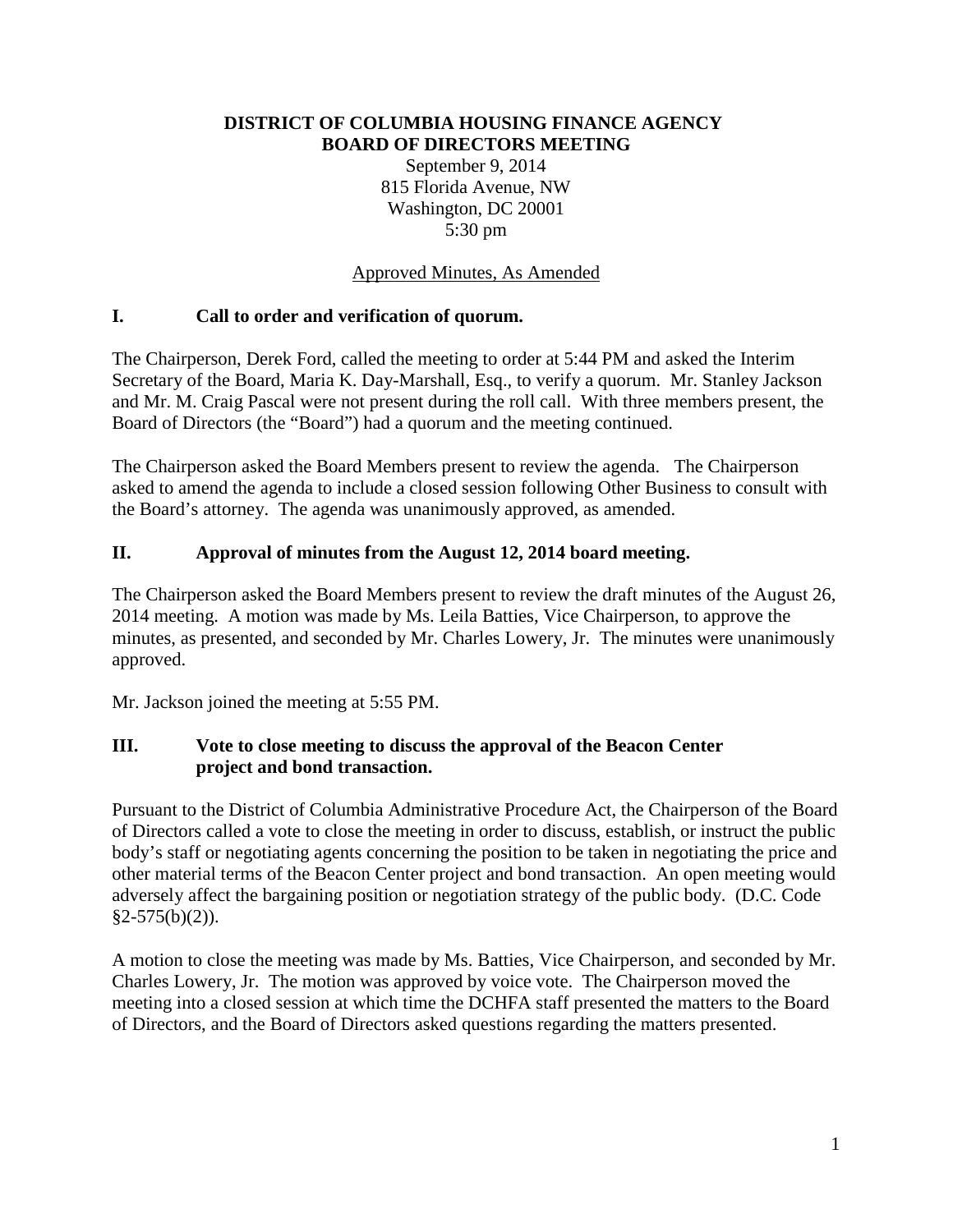#### **IV. Re-open meeting.**

The Chairperson reopened the meeting at 6:06 PM.

#### **V. Consideration of DCHFA Final Bond Resolution No. 2014-11 for the Beacon Center Project and Bond Transaction**

Prior to the consideration of DCHFA Eligibility Resolution No. 2014-11 for the approval of Beacon Center, Ms. Leila Batties, Vice Chairperson, stated that Holland & Knight, LLP is working with the developer on certain development approvals related to the project and that she would recuse herself from participating in the discussion and from voting on the matter to avoid any appearance of a conflict of interest.

Ms. Day-Marshall, Interim Secretary to the Board, introduced the resolution to the Board for their consideration. Ms. Day-Marshall then introduced Mr. Anthony Waddell to present the matter to the Board. Mr. Anthony Waddell then asked that Mr. Dante Thomas, the Development Officer on the transaction, to present the matter to the Board. Representatives from the development team that were present at the meeting included Patrick Wagner, The Community Builders, Jacqueline Alexander, The Community Builders, Hazel Broadnax, Emory Beacon of Light, Karen Cunningham, Capitol Hill Group Ministry, Tammy Hunter, Capitol Hill Group Ministry, and Dr. Joseph Daniels, Emory United Methodist Church.

Mr. Thomas stated that the principal developer and sponsor of this project is the Beacon Center Housing, LLC, which is controlled by the Community Builders, Incorporated and Emory Beacon of Light, Incorporated. The project itself will be located at 6100 Georgia Avenue, Ward 4, in the Brightwood neighborhood. This project represents the acquisition and construction of a mixeduse apartment community that will include 99 units, approximately 3,500 square feet of retail, renovations of Emory United Methodist Church, along with associated offices, community and recreational space, and two levels of structured parking. The sponsor has elected to set aside 100 percent of the units at or below 60 percent of Area Median Income (AMI).

In terms of the project, 18 units have been designated as permanent supportive housing that will serve formerly homeless individuals. These units will be restricted to tenants earning 30 percent or less of the AMI. The units will also be subsidized through the Local Rent Supplement Program. The remaining units will be affordable to persons earning at or below 60% AMI.

In terms of financing, the total development cost is projected at \$34.7 million, and it will be financed from a combination of short- and long-term tax-exempt bonds through the DCHFA, Low Income Housing Tax Credit equity, subordinate financing from the Department of Housing and Community Development (DHCD) through the Housing Production Trust Fund (HPTF), and Neighborhood Investment Funds from the Deputy Mayor for Planning and Economic Development (DMPED).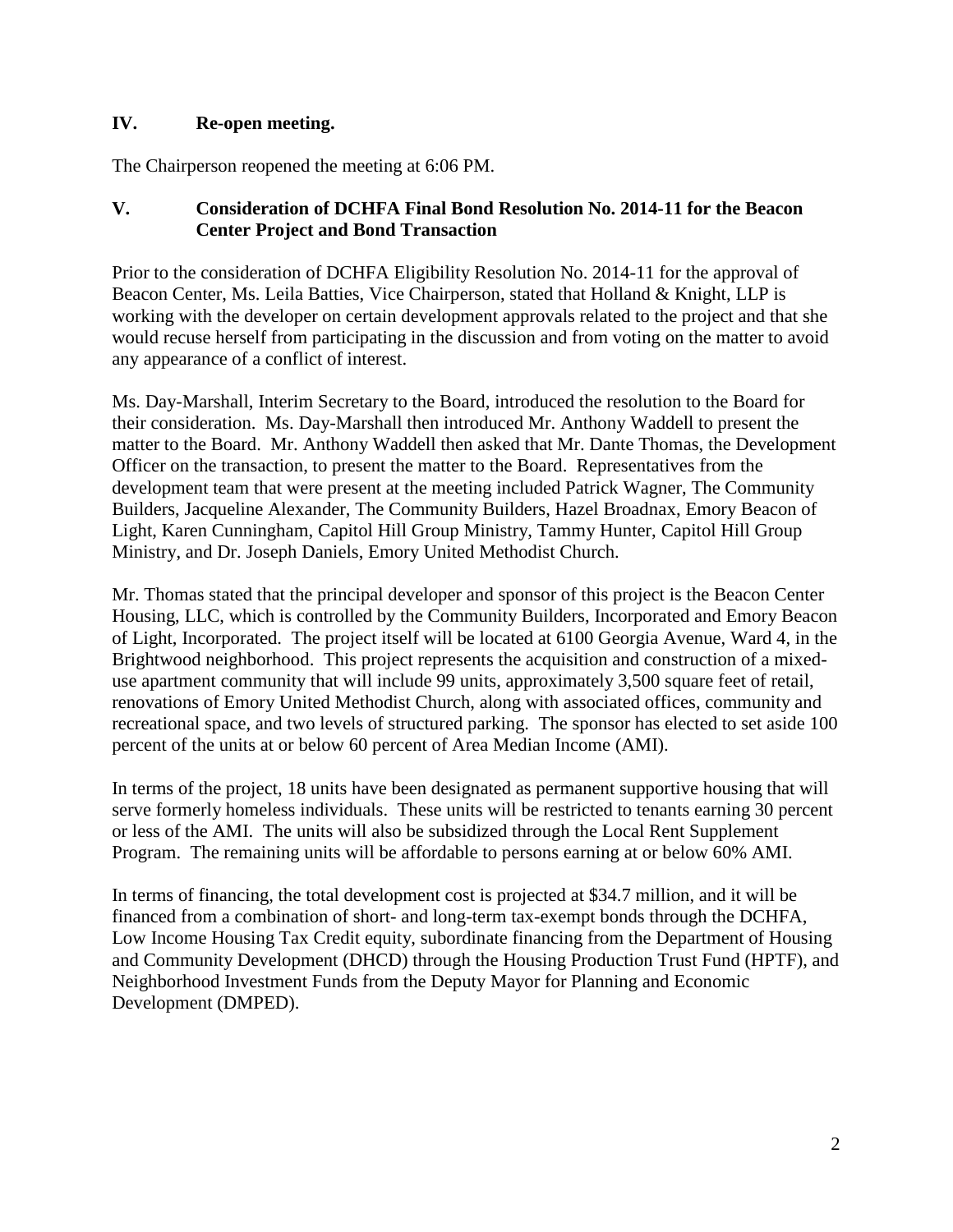Questions asked by the Board of Directors included the following:

- Please discuss the permanent supportive housing portion of the project. The development team stated that the permanent supportive housing units are all studios and that the units are located adjacent to each other to allow for the ease of service delivery to the residents.
- Please discuss the possible retail on the property. The development team responded that after discussions with the community, the number one request is for a sit down restaurant. Additional retail options are still under discussion.
- Please discuss the services that will be provided. The development team responded that Capitol Hill Group Ministry will provide services at the property. They will provide case management, life skills workshops, employment services and other services that will assist the residents. The Capitol Hill Group Ministry has been providing services to homeless families/individuals in DC for years and they provide street outreach, rapid rehousing and permanent supportive housing services.
- How long will the construction period last? The development team responded 18 months.
- Please discuss the amenities at the site. The development team responded that there will be a community clubhouse, a fitness center and computer room. In addition, there will be a half basketball court on site as well.
- Please discuss the \$350,000 total development cost per unit. The development team explained that the development cost per unit includes the construction of two levels of structured parking and a significant amount of excavation that will need to occur due to the topography of the site.
- Please discuss the parking spaces and how they will be allocated to the retail and residential. The development team responded that 63 parking spaces will be allotted to the apartment community and 39 spaces are designated as commercial for use by the church and retail space.

A motion to approve the transaction was made by Mr. Jackson and seconded by Mr. Lowery, Jr. The Interim Secretary called the roll, and the motion carried with 3 votes in the affirmative and one abstention (Ms. Batties, Vice Chairperson).

# **VI. Interim Executive Director's Report.**

- **New Communities Initiative Report –** DMPED worked with Quadel/CSG and released a New Community Initiative Report. In the report, there is a discussion of the DCHFA fees.
- **PNC Credit Card –** The new credit card arrived and the DCHFA will close the American Express account once all of the charges have been paid.
- **Fraud Hotline –** The Fraud Hotline is available and materials have been distributed to staff. A modification to a report earlier given about who receives the complaints was provided. Thorn Pozen will receive the complaints first and Chairman Ford will serve as the back up to Mr. Pozen.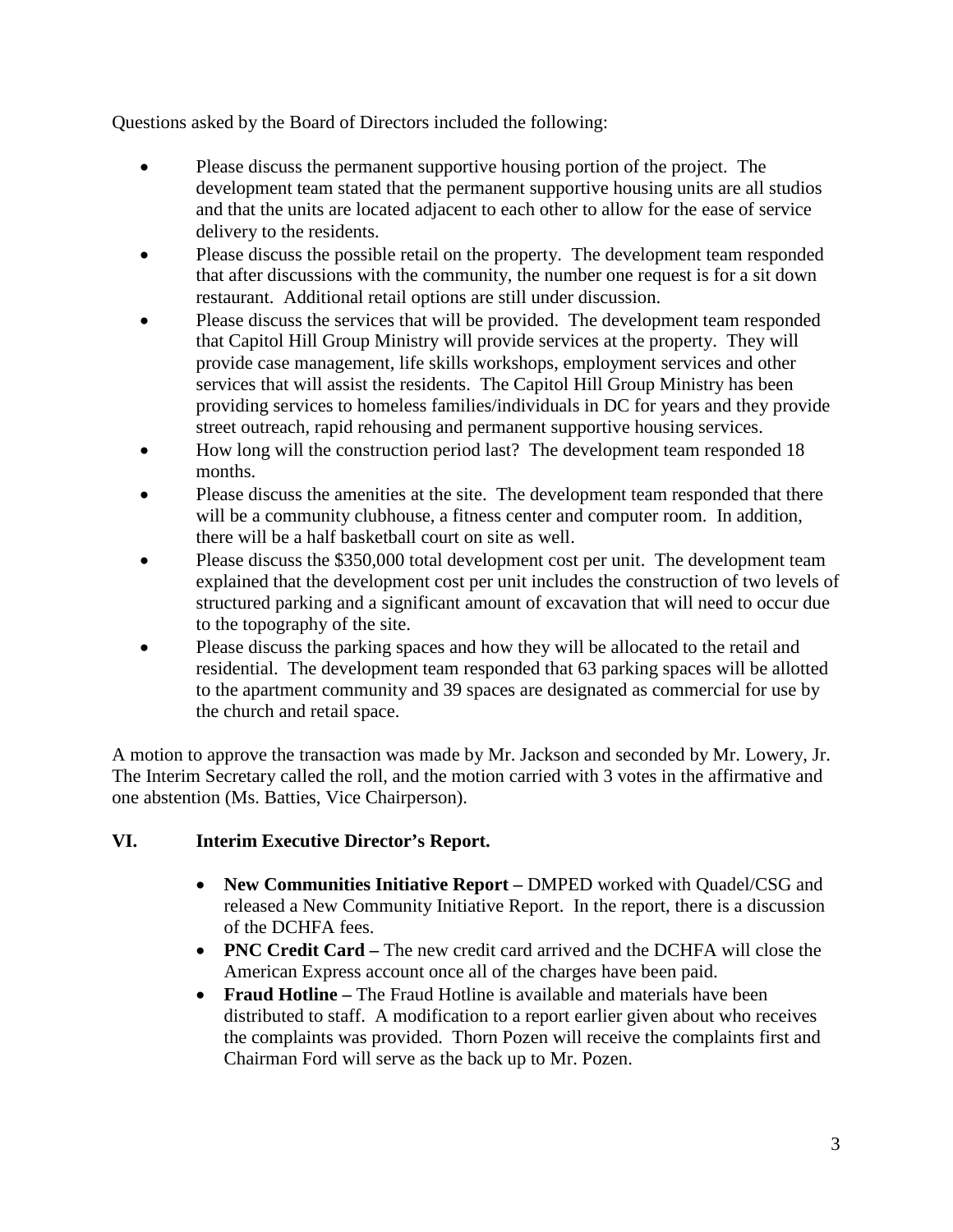• **RFP for Real Estate Advisory Services –** A walk-through was held on Friday, September 5, 2014 and three individuals were in attendance, aside from the DCHFA staff.

### **VII. Other Business.**

- **Update – DCHFA Government Affairs** At the Chairman's request, the Government Affairs update was tabled.
- **Update Parkway Overlook -** The Interim Secretary provided an update on Parkway Overlook.
	- o Disposition Draft Purchase and Sale Agreement The District of Columbia Housing Authority ("DCHA") provided comments to the DCHFA on September 3, 2014. The DCHFA team discussed the comments and will provide a response to the DCHA by the end of the week, if not sooner. The goal is to have the Agreement signed in September with a settlement to follow shortly thereafter.
	- o DCHA, DHCD and DCHFA met yesterday to discuss the status of the predevelopment loan. The next steps have been developed and a status update call is scheduled for tomorrow. The goal is to have the predevelopment funds by the end of the month or shortly thereafter.
	- o Real Property Taxes DCHFA is working with the Office of Tax and Revenue ("OTR") to ensure that the property is classified as tax-exempt, per DCHFA statute. In addition, DCHFA is working with OTR to ensure that the balance owed on the property, prior to the tax-exempt classification is zeroed out. The goal is to have the tax matter resolved prior to settlement with DCHA.
	- o DC WASA Easement DCHFA received the draft DC WASA/DCHFA Easement on September 5, 2014. The DCHFA team will discuss the draft easement on September 11th with comments submitted to DC WASA shortly thereafter.
	- o City Council Request for Information Councilmember Muriel Bowser's staff requested an update on Parkway Overlook. A response was sent to Council staff on 9/2 and previously on 8/14. The questions were related to the status of the disposition of Parkway Overlook.
	- o RFP for Security and Protective Services As reported at the last Board meeting in August, the RFP closed on August 25, 2014. Also, as reported at the last Board meeting, the Agency received 4 responses.
- **Proposed Fiscal Year 2015 Budget –** The Interim Secretary provided the proposed FY2015 Budget to the Board Members. Sergei Kuzmenchuk, Chief Financial Officer provided the budget highlights to the Board. The Board will consider the approval of the proposed FY2015 Budget at the next Board Meeting.
- **Next Meeting** The next meeting will be held on September 23, 2014.